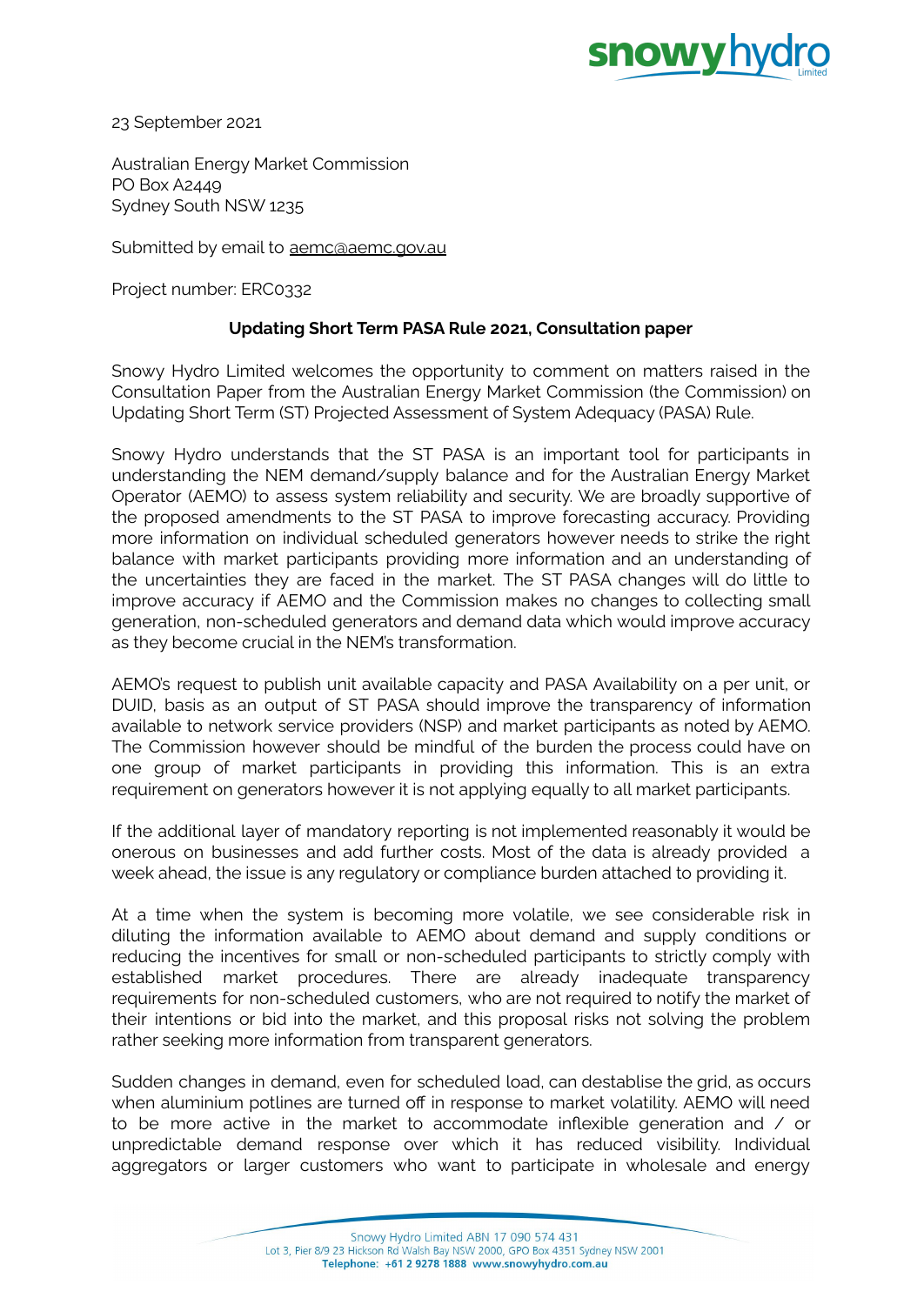services markets are relatively small individually but their cumulative impact is significant.

If the Commission believes that publishing scheduled generating unit availability is needed then the required logic of this proposal demands that loads over 5MW are scheduled and similarly required to be published. Publishing this data would align with AEMO's position that batteries of 5 MW have the potential to impact power system security, and that a battery must be registered in the NEM and treated as a scheduled participant.

We have previously stated that without an efficient price discovery process there would be market and operational inefficiencies, from reduced confidence in pre-dispatch prices, inaccurate reserve forecasting and procurement by AEMO, reduced ability for AEMO to manage the central dispatch process and inefficiencies in pricing of financial contracts. This is reflected in our support for the proposal to lower the default threshold for being classified as non-scheduled from 30 MW to 5 MW nameplate capacity leading to new generators above 5 MW nameplate capacity being classified as scheduled or semi-scheduled. This logic applies equally to the demand and supply side.

Within this context and as the market moves to 5 minute settlement, we do not support measures that would reduce the visibility of the activities of some market participants or diminish the consequences of non-compliance.

In addition the rule change by AEMO should not create artificial 'gaps' in reliability by ruling supply out of the STPASA process and creating scenarios where more Lack of Reserve (LOR) declarations can be made. This would incentivise more supply to look towards RERT for payments instead of choosing to participate in the market leading to the rule change having little to do with the reliability and security of the NEM

## **Principles Based Approach to ST PASA**

Snowy Hydro does not support moving to a principles based approach to ST PASA in the Rules. This would remove the robust, rules-based consultation procedures which currently apply to changes in ST PASA requirements, which are in turn a critical part of market participants' planning and risk management process. It would not represent best practice.

Placing specific ST PASA requirements in AEMO procedures would remove an important check against potentially unsound changes to ST PASA, even where AEMO is required to consult on changes to those procedures. ST PASA requirements are too important to be delegated to AEMO procedures. Retaining the Commission's rule as decision-maker for ST PASA changes provides greater independence and a more robust review process. Snowy Hydro is concerned that proceduralising ST PASA requirements could, over time, significantly increase the compliance burden on generators without any corresponding market benefit. The Commission is best placed to independently assess whether or not such changes are appropriate.

Adopting a principles based approach would provide AEMO greater flexibility at the expense of uncertainty for market participants. We do not support AEMO undertaking a single stage consultation process on ST PASA procedures that could increase the compliance burden on participants. Single consultation processes increase the chance